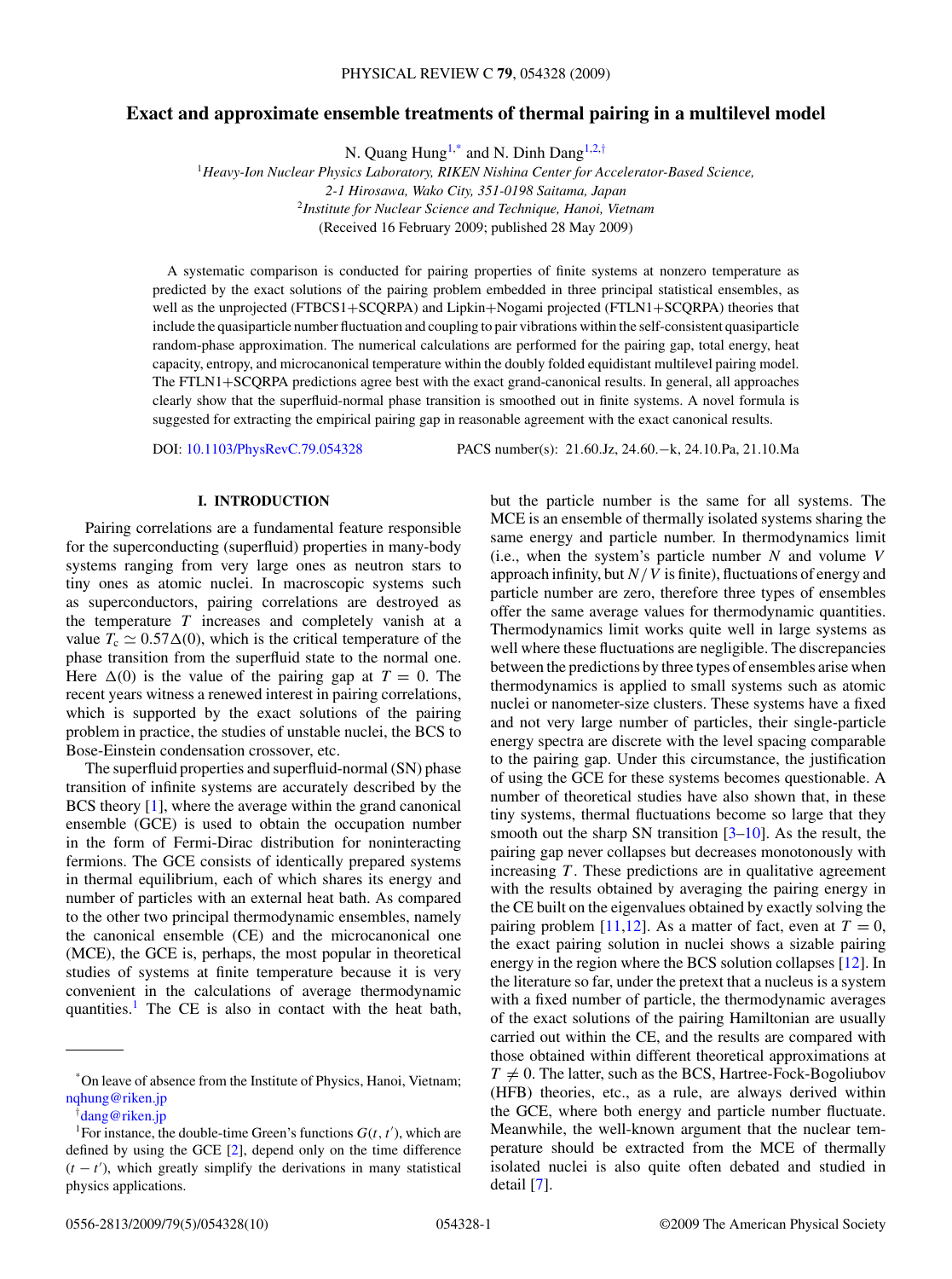<span id="page-1-0"></span>These results suggest that a thorough comparison of the predictions offered by the exact pairing solutions averaged within three principal thermodynamic ensembles, and those given by the recent microscopic approaches, which include fluctuations around the thermal pairing mean field in nuclei, might be timely and useful. This question is not new, but the answers to it have been so far only partial. Already in the sixties Kubo [\[13\]](#page-9-0) drew attention to the thermodynamic effects in very small metal particles. Later, Denton *et al.* [\[14\]](#page-9-0) used Kubo's assumption to study the difference between the predictions offered by the GCE and CE for the heat capacity and spin susceptibility within a spinless equidistant level model for electrons. Very recently, the predictions for thermodynamic quantities such as total energy, heat capacity, entropy, and microcanonical temperature within three principal ensembles were studied and compared in Ref. [\[15\]](#page-9-0) by using the exact solutions of an equidistant multilevel model with constant pairing interaction parameter. However, no results for the pairing gaps as functions of temperature are reported.

In the present article, we carry out a systematic comparison of predictions for nuclear pairing properties obtained by averaging the exact solutions in three principal thermodynamic ensembles as well as those offered by recent microscopic approaches to thermal pairing. For the latter, we choose the unprojected and particle-number projected versions of the FTBCS1+SCQRPA, which we recently developed in Ref. [\[9\]](#page-9-0). This approach has been rigorously derived based on the same variational procedure used for the derivation of the standard BCS theory, taking into account the effects due to quasiparticle-number fluctuation (QNF) and coupling to the self-consistent quasiparticle random-phase approximation (SCQRPA) in addition to those of the QNF.

The article is organized as follows. The pairing Hamiltonian, its diagonalization, ensemble treatments of the exact pairing solutions, the main results of the FTBCS1 and FTBCS1+SCQRPA theories, as well as their particle-number projected versions, are summarized in Sec. II. The numerical results obtained within the doubly folded equidistant multilevel model [\[11\]](#page-9-0) are analyzed in Sec. [III.](#page-4-0) The article is summarized in the last section, where conclusions are drawn.

#### **II. EXACT SOLUTION OF PAIRING HAMILTONIAN**

#### **A. Exact solution at zero temperature**

We consider a system of *N* particles with single-particle energies  $\epsilon_j$ , which are generated by particle creation operators  $a_{jm}^{\dagger}$  on *j*th orbitals with shell degeneracies  $2\Omega_j$  ( $\Omega_j =$  $j + 1/2$ ), and interacting via a monopole-pairing force with a constant parameter *G*. This system is described by the well-known pairing Hamiltonian

$$
H = \sum_{jm} \epsilon_j \hat{N}_j - G \sum_{jj'} \hat{P}_j^{\dagger} \hat{P}_{j'}, \tag{1}
$$

where the particle-number operator  $\hat{N}_i$  and pairing operator  $\hat{P}_j$  are given as

$$
\hat{N}_j = \sum_m a_{jm}^\dagger a_{jm}, \quad \hat{P}_j^\dagger = \sum_{m>0} a_{jm}^\dagger a_{jm}^\dagger, \quad \hat{P}_j = (\hat{P}_j^\dagger)^\dagger, \tag{2}
$$

with the symbol<sup> $\sim$ </sup>denoting the time-reversal operator, namely  $a_{j\tilde{m}} = (-)^{j-m} a_{j-m}$ . For a two-component system with *Z* protons and *N* neutrons, the sums in Eq. (1) run also over all  $j_{\tau}m_{\tau}$ ,  $j'_{\tau}m'_{\tau}$ , and  $G_{\tau}$  with  $\tau = (Z, N)$ .

The pairing Hamiltonian (1) was solved exactly for the first time in the 1960s by Richardson [\[11\]](#page-9-0). By noticing that the operators  $\hat{J}_j^z \equiv (\hat{N}_j - \Omega_j)/2$ ,  $\hat{J}_j^+ \equiv \hat{P}_j^{\dagger}$ , and  $\hat{J}_j^- \equiv \hat{P}_j$ close an SU(2) algebra of angular momentum, the authors of Ref. [\[12\]](#page-9-0) have reduced the problem of solving the Hamiltonian (1) to its exact diagonalization in the subsets of representations, each of which is given by a set of basis states  $|k\rangle \equiv |\{s_j\}, \{N_j\}\rangle$ characterized by the partial occupation number  $N_j \equiv (J_j^2 +$  $\Omega_i$ )/2 and partial seniority (the number of unpaired particles)  $s_j \equiv \Omega_j - 2J_j$  of the *j*th single-particle orbital. Here  $J_j$  $(J_j + 1)$  is the eigenvalue of the total angular momentum operator  $(\hat{J}_j)^2 \equiv \hat{J}_j^+ \hat{J}_j^- + \hat{J}_j^z (\hat{J}_j^z - 1)$ . The partial occupation number  $N_j$  and seniority  $s_j$  are bound by the constraints of angular-momentum algebra  $s_j \le N_j \le 2\Omega_j - s_j$  with  $s_j \le \Omega_j$ . In the present article, we use this exact diagonalization method to find the eigenvalues  $\mathcal{E}_s$  and eigenstates (eigenvectors)  $|s\rangle$  of Hamiltonian (1). Each *s*th eigenstate  $|s\rangle$  is fragmented over the basis states  $|k\rangle$  according to  $|s\rangle = \sum_{k} C_k^{(s)} |k\rangle$  with the total seniority  $s = \sum_j s_j$ , and degenerated by

$$
d_s = \prod_j \left[ \frac{(2\Omega_j)!}{s_j!(2\Omega - s_j)!} - \frac{(2\Omega_j)!}{(s_j - 2)!(2\Omega - s_j + 2)!} \right], \quad (3)
$$

where  $(C_k^{(s)})^2$  determine the weights of the eigenvector components. The state-dependent exact occupation number  $f_j^{(s)}$  on the *j*th single-particle orbital is then calculated as the average value of partial occupation numbers  $N_j^{(k)}$  weighted over the basis states  $|k\rangle$  as

$$
f_j^{(s)} = \frac{\sum_k N_j^{(k)} (C_k^{(s)})^2}{\sum_k (C_k^{(s)})^2} = \sum_k N_j^{(k)} (C_k^{(s)})^2, \tag{4}
$$

with  $\nabla$ 

# **B. Exact solution embedded in thermodynamic ensembles**

 $(C_k^{(s)})^2 = 1.$ 

*k*

The properties of the nucleus as a system of *N* interacting fermions at energy  $\mathcal E$  can be extracted from its level density  $\rho(\mathcal{E},N)$  [\[16\]](#page-9-0)

$$
\rho(\mathcal{E}, N) = \sum_{s,n} \delta(\mathcal{E} - \mathcal{E}_s^{(n)}) \delta(N - n),\tag{5}
$$

where  $\mathcal{E}_{s}^{(n)}$  are the energies of the quantum states  $|s\rangle$  of the *n*-particle system. Applying to the pairing problem, these energies are the eigenvalues, which are obtained by exactly diagonalizing the pairing Hamiltonian (1), as has been discussed in the previous section.

#### *1. Grand canonical and canonical ensembles*

Because each system in a GCE is exchanging its energy and particle number with the heat bath at a given temperature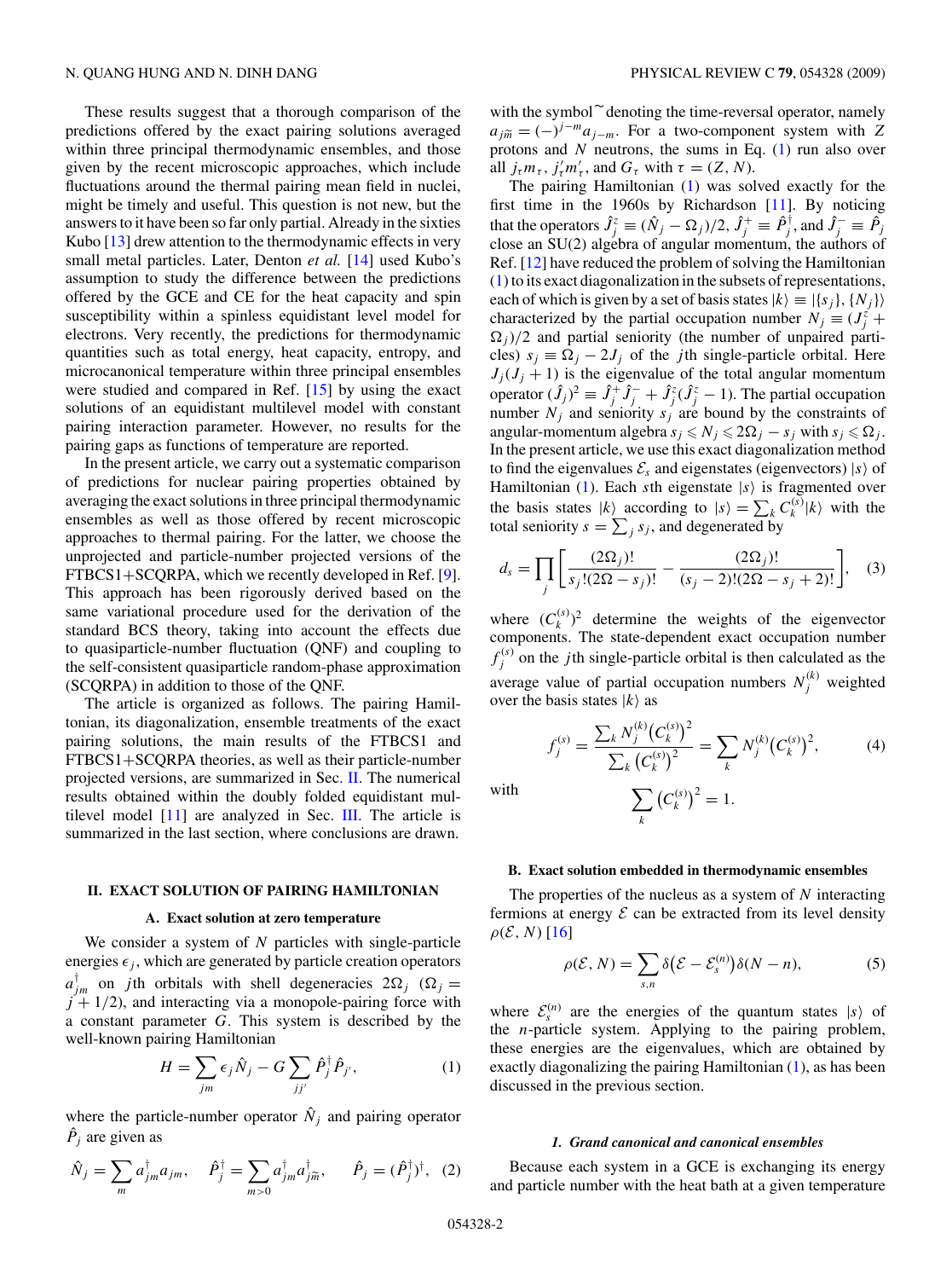<span id="page-2-0"></span> $T = 1/\beta$ , both of its energy and particle number are allowed to fluctuate. Therefore, instead of the level density  $(5)$ , it is convenient to use the average value, which is obtained by integrating  $(5)$  over the intervals in  $\mathcal E$  and  $N$ . This Laplace transform of the level density  $\rho(\mathcal{E}, N)$  defines the grand partition function  $Z(\beta, \lambda)$  [\[16\]](#page-9-0),

$$
\mathcal{Z}(\beta,\lambda) = \iint_0^\infty \rho(\mathcal{E}, N) e^{-\beta(\mathcal{E}-\lambda N)} dN d\mathcal{E} = \sum_n e^{\beta \lambda n} Z(\beta, n),
$$
\n(6)

where  $Z(\beta, n)$  denotes the partition function of the CE at temperature *T* and particle number fixed at *n*, namely

$$
Z(\beta, n) = \sum_{s} p_s(\beta, n), \qquad p_s(\beta, n) = d_s^{(n)} e^{-\beta \mathcal{E}_s^{(n)}}.
$$
 (7)

Within the GCE, the chemical potential *λ* should be chosen as a function of *T* so that the average particle number  $\langle N \rangle$  of the system always remains equal to *N*. The summations over *n* and *s* in Eqs. (6) and (7) are obtained by using Eq. [\(5\)](#page-1-0) taking into account the degeneracy  $d_s^{(n)}$  [\(3\)](#page-1-0) of each *s*th state in the *n*-particle system, and carrying out the double integration with *δ* functions.

The thermodynamic quantities such as total energy  $\mathcal{E}$ , heat capacity *C* within the GCE and CE are as usual given as

$$
\langle \mathcal{E} \rangle_{\alpha} = -\frac{\partial \ln \mathbf{Z}(\beta)_{\alpha}}{\partial \beta}; \qquad C^{(\alpha)} = \frac{\partial \langle \mathcal{E} \rangle_{\alpha}}{\partial T}
$$
(8)

where  $\alpha =$  GC for the GCE and  $\alpha =$  C for the CE.

The thermodynamic entropy  $S_{\text{th}}^{(\alpha)}$  is calculated within the GCE or CE based on the general definition of the change of entropy (by Clausius):

$$
dS = \beta d\mathcal{E}.\tag{9}
$$

By using the differentials of  $\ln Z(\beta)_{\alpha}$ , one obtains

$$
S_{\text{th}}^{(\text{GC})} = \beta(\langle \mathcal{E} \rangle_{\text{GC}} - \lambda N) + \ln \mathcal{Z}(\beta, \lambda),
$$
  
\n
$$
S_{\text{th}}^{(\text{C})} = \beta \langle \mathcal{E} \rangle_{\text{C}} + \ln \mathcal{Z}(\beta, N). \tag{10}
$$

The occupation number  $f_j$  on the *j* th single-particle orbital is obtained as the ensemble average of the state-dependent occupation numbers  $f_j^{(s)}$ , namely

$$
f_j^{(\text{GC})} = \frac{1}{\mathcal{Z}(\beta, \lambda)} \sum_{s,n} f_j^{(s,n)} d_s^n e^{-\beta(\mathcal{E}_s^{(n)} - \lambda n)},
$$
  

$$
f_j^{(\text{C})} = \frac{1}{\mathcal{Z}(\beta, N)} \sum_s f_j^{(s,N)} d_s^N e^{-\beta \mathcal{E}_s^N},
$$
 (11)

for the GCE and CE, respectively.

### *2. Microcanonical ensemble*

Different from the GCE and CE, there is no heat bath within the MCE. An MCE consists of thermodynamically isolated systems, each of which may be in a different microstate (microscopic quantum state)  $|s\rangle$ , but has the same total energy  $\mathcal E$  and particle number  $N$ . Because the energy and particle number of the system are fixed, one should use the level density

[\(5\)](#page-1-0) to calculate directly the entropy by Boltzmann's definition, namely

$$
S^{(\text{MC})}(\mathcal{E}) = \ln \Omega(\mathcal{E}),\tag{12}
$$

where  $\Omega(\mathcal{E}) = \rho(\mathcal{E})\Delta \mathcal{E}$  is the statistical weight, i.e., the number of eigenstates of Hamiltonian [\(1\)](#page-1-0) within a fixed energy interval  $\Delta \mathcal{E}$ . The condition of thermal equilibrium then leads to the standard definition of temperature within the MCE as  $[16]$ 

$$
\beta = \frac{\partial S^{(\text{MC})}(\mathcal{E})}{\partial \mathcal{E}} = \frac{1}{\rho(\mathcal{E})} \frac{\partial \rho(\mathcal{E})}{\partial \mathcal{E}},
$$
(13)

using which one can build a "thermometer" for each value of the excitation energy  $\mathcal E$  of the system.

In practical calculations, to handle the numerical derivative at the right-hand side of Eq.  $(13)$ , one needs a continuous energy dependence of  $\rho(\mathcal{E})$  in the form of a distribution in Eq. [\(5\)](#page-1-0). This is realized by replacing the Dirac *δ* function *δ*(*x*) at the right-hand side of Eq. [\(5\)](#page-1-0), where  $x \equiv \mathcal{E} - \mathcal{E}_s$ , with a nascent  $\delta$  function  $\delta_{\sigma}(x)$  ( $\sigma > 0$ ), i.e., a function that becomes the original  $\delta(x)$  in the limit  $\sigma \to 0.2$  Among the popular nascent *δ* functions are the Gaussian (or normal) distribution, Breit-Wigner distribution [\[21\]](#page-9-0), and Lorentz (or relativistic Breit-Wigner) distribution, which are given as

$$
\delta_{\sigma}(x)_{\text{G}} = \frac{1}{\sigma\sqrt{2\pi}}e^{-\frac{x^2}{2\sigma^2}}, \quad \delta_{\sigma}(x)_{\text{BW}} = \frac{1}{\pi}\frac{\sigma}{x^2 + \sigma^2},
$$

$$
\delta_{\sigma}(\mathcal{E} - \mathcal{E}_s)_{\text{L}} = \frac{1}{\pi}\frac{\sigma\mathcal{E}^2}{(\mathcal{E}^2 - \mathcal{E}_s^2)^2 + \sigma^2\mathcal{E}^2},
$$
(14)

respectively. In these distributions,  $\sigma$  is a parameter, which defines the width of the peak centered at  $\mathcal{E} = \mathcal{E}_s$ . The full widths at the half maximum (FWHM)  $\Gamma$  of these distributions widths at the half maximum (FWHM) T of these distributions are  $\Gamma = 2\sigma\sqrt{2\ln 2} \simeq 2.36\sigma$  for the Gaussian distribution, and 2*σ* for the Breit-Wigner and Lorentz ones. The disadvantage of using such smoothing is that the temperature extracted from Eq. (13), of course, depends on the chosen distribution as well as the value of the parameter  $\sigma$ . It is worth mentioning that changing  $\sigma$  is not equivalent to changing  $\Delta E$  for the discrete  $\rho(\mathcal{E})$  used in calculating the statistical weight  $\Omega(\mathcal{E})$  in Eq. (12), because the wings of any distributions in Eq. (14) extend with increasing  $\sigma$ , whereas for the discrete spectrum, no more levels might be found in the low  $\mathcal E$  region by enlarging  $\Delta \mathcal E$ .

The generalized form of Boltzmann's entropy (12) is the definition by von Neumann

$$
S = -\text{Tr}[\rho \ln \rho],\tag{15}
$$

which is the quantum mechanical correspondent of the Shannon's entropy in classical theory. By expressing the level density  $\rho(\mathcal{E})$  in Eq. [\(5\)](#page-1-0) in terms of the local densities of states  $F_k(\mathcal{E})$  [\[7\]](#page-9-0),

$$
\rho(\mathcal{E}) = \sum_{k} F_k(\mathcal{E}), \qquad F_k(\mathcal{E}) = \sum_{s} \left[ C_k^{(s)} \right]^2 \delta(\mathcal{E} - \mathcal{E}_s), \tag{16}
$$

<sup>2</sup>This replacement is equivalent to the folding procedure for the average density, discussed in Sec. 2.9.3 of the textbook [\[17\]](#page-9-0), taken at zero degree ( $\dot{M} = 0$ ) of the Laguerre polynomial  $L_M^{1/2}(x)$ .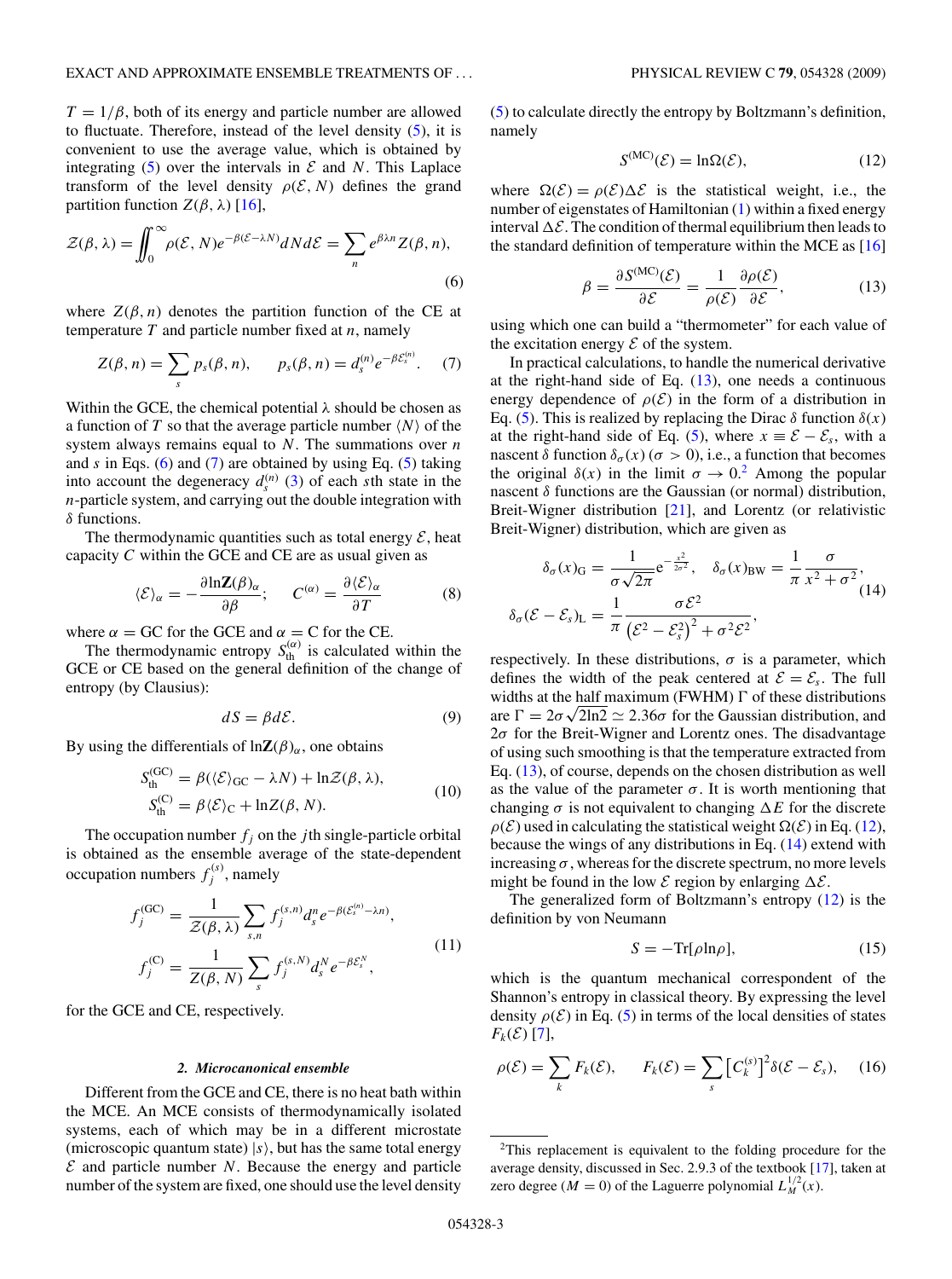<span id="page-3-0"></span>the entropy becomes

$$
S^{(s)} = -\sum_{k} \left[C_{k}^{(s)}\right]^{2} \ln \left[C_{k}^{(s)}\right]^{2}.
$$
 (17)

By using Eqs.  $(13)$  and  $(17)$  one can extract a quantity  $T_s$  as the "microcanonical temperature of each eigenstate *s*."

# **C. Determination of pairing gaps from total energies**

#### *1. Ensemble-averaged pairing gaps*

Although the exact solution of Hamiltonian [\(1\)](#page-1-0) does not produce a pairing gap *per se*, which is a quantity determined within the mean field, it is useful to define an ensembleaveraged pairing gap to be closely compared with the gaps predicted by the approximations within and beyond the mean field. In the present article, we define this ensemble-averaged gap  $\Delta_{\alpha}$  from the pairing energy  $\mathcal{E}_{\text{pair}}^{(\alpha)}$  of the system as follows

$$
\Delta_{\alpha} = \sqrt{-G\mathcal{E}_{\text{pair}}^{(\alpha)}}, \qquad \mathcal{E}_{\text{pair}}^{(\alpha)} = \langle \mathcal{E} \rangle_{\alpha} - \langle \mathcal{E} \rangle_{\alpha}^{(0)},
$$
  

$$
\langle \mathcal{E} \rangle_{\alpha}^{(0)} \equiv 2 \sum_{j} \Omega_{j} \left[ \epsilon_{j} - \frac{G}{2} f_{j}^{(\alpha)} \right] f_{j}^{(\alpha)},
$$
(18)

within the GCE ( $\alpha =$  GC), CE ( $\alpha =$  C), and MCE ( $\alpha =$  MC), where for the latter we put  $\mathcal{E}_{\text{pair}}^{(\alpha)} \equiv \mathcal{E}_{\text{pair}}(s)$  with  $\langle \mathcal{E} \rangle_{\text{MC}} \equiv \mathcal{E}_{s}^{(N)}$ . The term  $\langle \mathcal{E} \rangle_{\alpha}^{(0)}$  denotes the contribution from the energy  $2\sum_{j} \Omega_{j} \epsilon_{j} f_{j}^{(\alpha)}$  of the single-particle motion described by the first term at the right-hand side of Hamiltonian [\(1\)](#page-1-0), and the energy  $-G \sum_j \Omega_j [f_j^{(\alpha)}]^2$  of uncorrelated singleparticle configurations caused by the pairing interaction in Hamiltonian [\(1\)](#page-1-0). Therefore, subtracting the term  $\langle \mathcal{E} \rangle_{\alpha}^{(0)}$  from the total energy  $\langle \mathcal{E} \rangle_{\alpha}$  yields the residual that corresponds to the energy due to pure pairing correlations. By replacing  $f_j^{(\alpha)}$ with  $v_j^2$ , one recovers from Eq. (18) the expression  $\mathcal{E}_{\text{pair}}^{\text{(BCS)}} =$ −<sup>2</sup> BCS*/G* of the BCS theory. Given several definitions of the ensemble-averaged gap existing in the literature, it is worth mentioning that the definition  $(18)$  is very similar to that given by Eq. (52) of Ref. [\[18\]](#page-9-0), whereas, even within the CE, the gap  $\Delta_C$  is different from the canonical gap defined in Refs. [\[19,20\]](#page-9-0), because in the latter, the term  $\langle \mathcal{E} \rangle_C^{(0)}$  is taken at  $G = 0$ . The pairing energy  $\mathcal{E}_{\text{pair}}^{(\alpha)}$  in Eq. (18) is also different from the simple average value  $-G \sum_{jj'} \langle \hat{P}_j^{\dagger} \hat{P}_{j'} \rangle_{\alpha}$  of the last term of Hamiltonian [\(1\)](#page-1-0) as the latter still contains the uncorrelated term  $-G \sum_j \Omega_j [f_j^{(\alpha)}]^2$ .

#### *2. Empirical determination of pairing gap at finite temperature*

The simplest way to empirically determine the pairing gap of a system with *N* particles in the ground state  $(T = 0)$  is to use the so-called three-point formula  $\Delta^{(3)}(N)$ , which is given by the odd-even mass difference between the ground-state energies of the *N*-particle system and the neighboring systems with  $N \pm 1$  particles [\[16\]](#page-9-0). A straightforward extension of this formula to  $T \neq 0$  reads

$$
\Delta^{(3)}(\beta, N) \simeq \frac{(-1)^N}{2} [\langle \mathcal{E}(N+1) \rangle_{\alpha} - 2 \langle \mathcal{E}(N) \rangle_{\alpha} + \langle \mathcal{E}(N-1) \rangle_{\alpha}], \tag{19}
$$

which was used, e.g., in Ref. [\[22\]](#page-9-0) to extract the thermal pairing gaps in wolfram and molybdenum isotopes. The four-point formula represents the arithmetic average of the three-point gaps in the neighboring systems with  $N$  and  $N - 1$  particles, namely

$$
\Delta^{(4)}(\beta, N) = \frac{1}{2} [\Delta^{(3)}(N) + \Delta^{(3)}(N-1)].
$$
 (20)

A drawback of the gaps  $\Delta^{(3)}(\beta, N)$  and  $\Delta^{(4)}(\beta, N)$ , defined in this way, is that they still contain the admixture with the contribution from uncorrelated single-particle configurations. The later increases with increasing *T* . Therefore, Eq. (19) and, consequently, Eq. (20) do not hold at finite temperature. To remove this contribution so that the experimentally extracted pairing gap is comparable with  $\Delta_{\alpha}$  in Eq. (18), we propose in the present article an improved odd-even mass difference formula at  $T \neq 0$  as follows. Using Eq. (18) to express the total energy  $\langle \mathcal{E}(N) \rangle_{\alpha}$  of the system in terms of  $\Delta_{\alpha}(N)$  and  $\langle \mathcal{E}(N) \rangle_{\alpha}^{(0)}$ , we obtain

$$
\langle \mathcal{E}(N) \rangle_{\alpha} = \langle \mathcal{E}(N) \rangle_{\alpha}^{(0)} - \frac{\widetilde{\Delta}^2(\beta, N)}{G}.
$$
 (21)

where  $\langle \mathcal{E}(N) \rangle_{\alpha}$  is the experimentally known total energy of the system with *N* particles at  $T \neq 0$ , whereas  $\Delta(\beta, N)$  is the pairing gap of this system to be determined. Replacing  $\langle \mathcal{E}(N) \rangle_{\alpha}$  in the definition of the odd-even mass difference (19) with the right-hand side of Eq. (21), we obtain a quadratic equation for the three-point gap  $\tilde{\Delta}^{(3)}(\beta, N)$ 

$$
\widetilde{\Delta}^{(3)}(\beta, N) = (-1)^N \left\{ \frac{1}{2} \left[ \langle \mathcal{E}(N+1) \rangle_{\alpha} + \langle \mathcal{E}(N-1) \rangle_{\alpha} \right] - \langle \mathcal{E} \rangle_{\alpha}^0 + \frac{\left[ \widetilde{\Delta}^{(3)}(\beta, N) \right]^2}{G} \right\}.
$$
\n(22)

The discriminant of this equation is equal to  $G\sqrt{1-4S'/G}$ , where

$$
S' = \frac{1}{2} [\langle \mathcal{E}(N+1) \rangle_{\alpha} + \langle \mathcal{E}(N-1) \rangle_{\alpha}] - \langle \mathcal{E}(N) \rangle_{\alpha}^{(0)}.
$$
 (23)

Therefore the condition for Eq. (22) to have real solutions is  $S' \le G/4$ . Including both cases with even and odd *N*, the positive solution of Eq.  $(22)$  is always possible provided  $S'$  < 0, which reads

$$
\widetilde{\Delta}^{(3)}(\beta, N) = \frac{G}{2} \left[ (-1)^N + \sqrt{1 - 4\frac{S'}{G}} \right].
$$
 (24)

The quantity 2*S'* differs from the conventional odd-even mass difference shown in the square brackets of Eq. (19) by the contribution due to the uncorrelated single-particle motion, i.e., the last sum containing *G* in the definition of  $\langle \mathcal{E} \rangle_{\mathcal{Q}_{(2)}}^{(0)}$  in Eq. (18). The latter is zero only at  $G = 0$ , which yields  $\tilde{\Delta}^{(3)}(\beta, N) = 0$ , as can be seen from Eq.  $(24)$  as well. In this case both  $25'$  and the expression in the square brackets of Eq. (19) vanish as they are just the difference of the Hartree-Fock energies  $\langle E(N +$  $(1)$ <sup>(0)</sup> $_{\alpha}$  +  $\langle E(N-1)\rangle_{\alpha}^{(0)} - 2\langle E(N)\rangle_{\alpha}^{(0)}$ , which is zero at  $G = 0$ . Moreover, while the odd-even mass difference of Eq. (19) can be positive or negative depending on whether *N* is even or odd, S' should be always negative as discussed above. The gap  $\tilde{\Delta}^{(3)}(\beta, N)$  extracted from Eq. (24) is, therefore, consistent with the result of the exact calculation at zero temperature, where the pairing gap is zero only at  $G = 0$ ,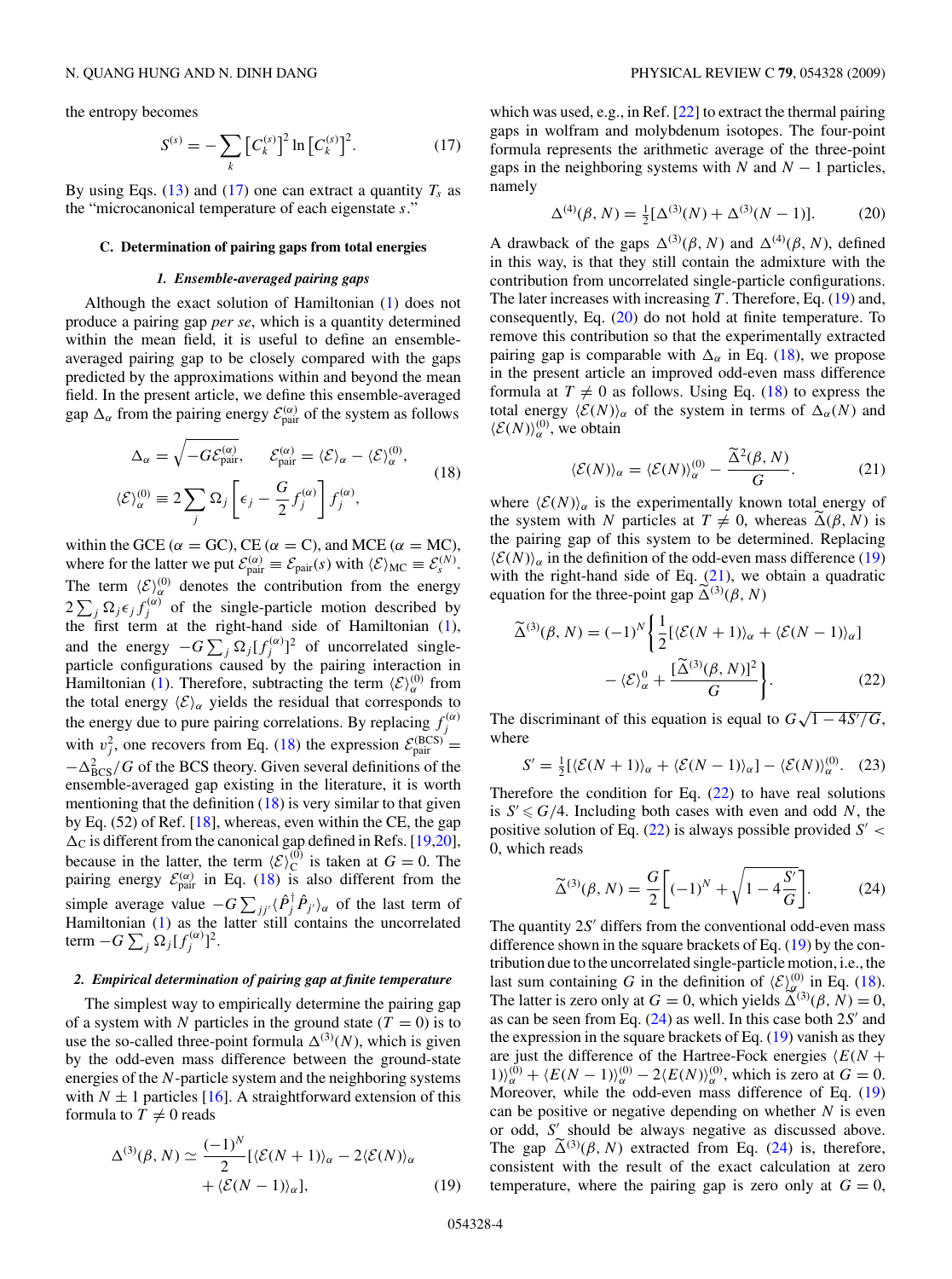<span id="page-4-0"></span>and increases with  $G$  (see, e.g., Fig. 1(a) of Ref.  $[15]$ ). As compared to the simple finite-temperature extension of the odd-even mass [\(19\)](#page-3-0), the modified gap  $\tilde{\Delta}^{(3)}(\beta, N)$  is closer to the ensemble-averaged gap  $\Delta_{\alpha}(N)$  [\(18\)](#page-3-0) because it is free from the contribution of uncorrelated single-particle configurations. In Eq. [\(24\)](#page-3-0), the energies  $\langle \mathcal{E}(N + 1) \rangle_{\alpha}$  and  $\langle \mathcal{E}(N - 1) \rangle_{\alpha}$  can be extracted from experiments, whereas the pairing interaction parameter *G* can be obtained by fitting the experimental values of  $\Delta(T = 0, N)$ . The energy  $\langle \mathcal{E}(N) \rangle_{\alpha}^{(0)}$  remains the only model-dependent quantity being determined in terms of the single-particle energies  $\epsilon_j$  and single-particle occupation numbers  $f_j^{(\alpha)}$ . As a matter of fact, because the pairing gap  $\Delta^{(3)}(\beta, N)$  of the *N*-particle system at the left-hand side of the expression [\(19\)](#page-3-0) is also present in the total energy  $\langle \mathcal{E}(N) \rangle_{\alpha}$  of the same system at the right-hand side of Eq. [\(19\)](#page-3-0), the former is simply extracted from the latter by using Eqs. [\(18\)](#page-3-0) and [\(21\)](#page-3-0). As the result, the modified gap  $\tilde{\Delta}^{(3)}(\beta, N)$  of the system with *N* particles explicitly depends now on  $\langle \mathcal{E}(N) \rangle_{\alpha}^{(0)}$  of the same system rather than on its total energy  $\langle \mathcal{E}(N) \rangle$ . The modified four-point gap  $\tilde{\Delta}^{(4)}(\beta, N)$  is then obtained from the modified three-point gaps  $\tilde{\Delta}^{(3)}(\beta, N)$  and  $\tilde{\Delta}^{(3)}(\beta, N - 1)$  by using the definition  $(20)$ .

#### **III. FTBCS1+SCQRPA AND FTLN1+SCQRPA**

The FTBCS1+SCQRPA includes the effects due to quasiparticle-number fluctuation and coupling to the SCQRPA vibrations, which are neglected within the standard BCS theory. The derivation of the FTBCS1+SCQRPA has already been given and discussed in detail in Ref. [\[9\]](#page-9-0). Therefore we give below only the main results, which are necessary to follow the numerical calculations in the present article.

The rigorous derivation of the FTBCS1+SCQRPA theory follows the standard variational procedure, which is used to derived the BCS theory. By using the Bogoliubov's canonical transformation [\[23\]](#page-9-0)

$$
\alpha_{jm}^{\dagger} = u_j a_{jm}^{\dagger} - v_j a_j \tilde{m}, \qquad \alpha_{jm} = u_j a_{jm} + v_j a_{jm}^{\dagger}, \qquad (25)
$$

the pairing Hamiltonian [\(1\)](#page-1-0) is expressed in terms of quasiparticle operators,  $\alpha_{jm}^{\dagger}$  and  $\alpha_{jm}$ , as  $H_{q.p.}$ , whose explicit form is given in many articles, e.g., Eqs. (3), (8)–(14) of Ref. [\[9\]](#page-9-0). The  $u_j$  and  $v_j$  coefficients of the Bogoliubov's transformation (25) are determined by minimizing the GCE average value of the Hamiltonian  $\mathcal{H} = H_{q,p} - \lambda \hat{N}$ . This leads to the equation

$$
\langle [\mathcal{H}, \mathcal{A}_j^{\dagger}] \rangle_{\text{GC}} = 0
$$
, where  $\mathcal{A}_j^{\dagger} = \frac{1}{\sqrt{\Omega_j}} \sum_{j=1}^{\Omega_j} \alpha_{jm}^{\dagger} \alpha_{jm}^{\dagger}$ . (26)

The final result yields the equation for the level-dependent pairing gap  $\Delta_i$  for a system with even number *N* of particles,

$$
\Delta_j = \Delta + \delta \Delta_j, \qquad \Delta = G \sum_{j'} \Omega_{j'} (1 - 2n_{j'}) u_{j'} v_{j'},
$$
  

$$
\delta \Delta_j = 2G \frac{\delta \mathcal{N}_j^2}{1 - 2n_j} u_j v_j,
$$
 (27)

with the QNF defined as

$$
\delta \mathcal{N}_j^2 \equiv n_j (1 - n_j),\tag{28}
$$

and the equation for the average particle number *N*,

$$
N = 2\sum_{j} \Omega_{j} [v_{j}^{2}(1 - 2n_{j}) + n_{j}],
$$
 (29)

The  $u_i$  and  $v_j$  coefficients in Eqs. (27) and (29) are determined as

$$
u_j^2 = \frac{1}{2} \left[ 1 + \frac{\epsilon_j' - Gv_j^2 - \lambda}{E_j} \right],
$$
  
\n
$$
v_j^2 = \frac{1}{2} \left[ 1 - \frac{\epsilon_j' - Gv_j^2 - \lambda}{E_j} \right],
$$
\n(30)

with the renormalized single-particle energies  $\epsilon'_j$ ,

$$
\epsilon'_{j} = \epsilon_{j} + \frac{G}{\sqrt{\Omega_{j}}(1 - 2n_{j})} \sum_{j'} \sqrt{\Omega_{j'}} (u_{j'}^{2} - v_{j}^{2}) (\langle A_{j}^{\dagger} A_{j' \neq j}^{\dagger}) + \langle A_{j}^{\dagger} A_{j'} \rangle), \tag{31}
$$

and the quasiparticle energies

$$
E_j = \sqrt{\left(\epsilon_j' - G v_j^2 - \lambda\right)^2 + \Delta_j^2}.
$$
 (32)

For a system with an odd number of particles, the blocking effect caused by the unpaired particle should be taken into account in Eqs.  $(27)$  and  $(29)$ . In the present article, for simplicity, we do not consider systems with odd particle numbers within the FTBCS1+SCQRPA and FTLN1+SCQRPA.

The pair correlators  $\langle A_j^{\dagger} A_{j'\neq j}^{\dagger} \rangle$  and  $\langle A_j^{\dagger} A_{j'} \rangle$  in Eq. (31) are determined by numerically solving a set of coupled equations (47) and (48) of Ref. [\[9\]](#page-9-0), which contain the  $\mathcal{X}^{\mu}_{j}$  and  $\mathcal{Y}^{\mu}_{j}$ amplitudes of the SCQRPA equations. The details of the derivation of the SCQRPA are given in Ref. [\[24\]](#page-9-0). The SCQRPA equations are solved self-consistently with the gap and number equations  $(27)$  and  $(29)$ . The quasiparticle occupation numbers  $n_i$  are then found by solving a set of equations that include coupling of quasiparticle density operators  $\alpha_{jm}^{\dagger} \alpha_{jm}$  to the SCQRPA phonon operators. The result yields the integral equation (69) of Ref. [\[9\]](#page-9-0) for  $n<sub>j</sub>$ . To compare with the levelindependent gap such as the BCS one, the level-weighted gap,

$$
\overline{\Delta} = \sum_{j} \Omega_{j} \Delta_{j} / \sum_{j} \Omega_{j},
$$
 (33)

is used instead of Eq. (27). The total energy  $\langle \mathcal{E} \rangle_{\text{FTBCS1+SCQRPA}}$ is calculated by averaging the quasiparticle representation  $H_{q,p}$ . of the Hamiltonian [\(1\)](#page-1-0) within the GCE, i.e.,

$$
\langle \mathcal{E} \rangle = \langle H_{\text{q.p.}} \rangle_{\text{GC}},\tag{34}
$$

and the heat capacity  $C$  is then found from Eq.  $(8)$ . The thermodynamic entropy is obtained by integrating Eq. [\(9\)](#page-2-0)

$$
S_{\text{th}} = \int_0^T \frac{1}{\tau} C d\tau.
$$
 (35)

The BCS equations [\[1,](#page-8-0)[23\]](#page-9-0) are recovered from Eqs. (27) and (29) by neglecting the QNF  $\delta \mathcal{N}_j^2$  [i.e.,  $\delta \Delta_j = 0$  in Eq. (27)] together with the pair correlators  $\langle A_j^{\dagger} A_{j'\neq j}^{\dagger} \rangle$  and  $\langle A_j^{\dagger} A_{j'} \rangle$  in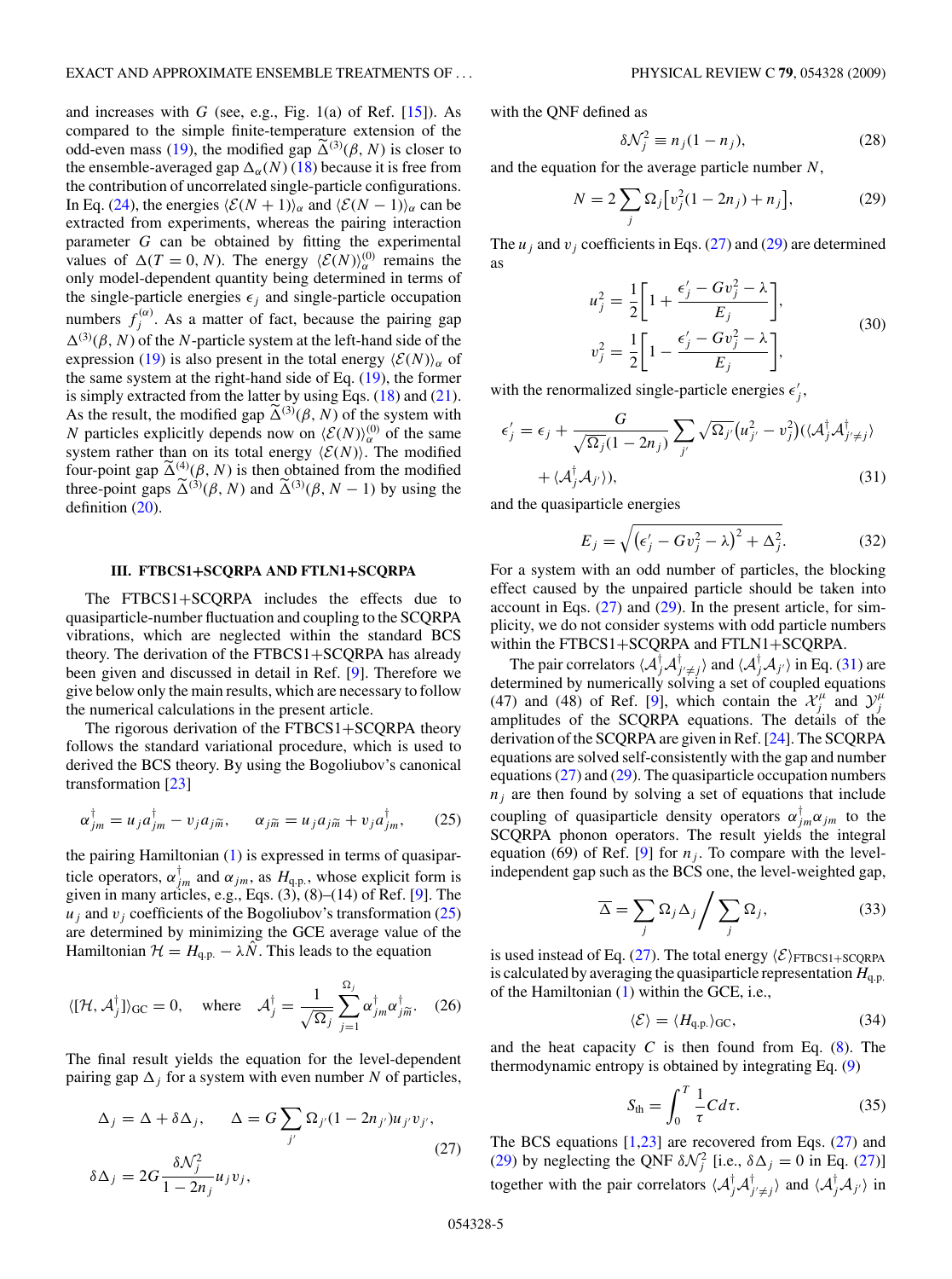<span id="page-5-0"></span>Eq.  $(31)$ , and assuming  $n_i$  to have the form of Fermi-Dirac distribution for noninteracting quasiparticles, i.e., setting

$$
n_j = n_j^{\text{FD}} \equiv \frac{1}{e^{\beta E_j} + 1}.
$$
 (36)

The BCS is known to violate the particle number. This causes a certain quantal particle-number fluctuation around the average value determined by Eq.  $(29)$  even at  $T =$ 0. The FTBCS1+SCQRPA takes into account only the thermal effect in terms of QNF  $\delta \mathcal{N}_j^2$ , but does not remove the quantal fluctuation, which is a feature inherent in the BCS wave functions. To cure this inconsistency, a proper particle-number projection (PNP) needs to be carried out. The Lipkin+Nogami (LN) method [\[25\]](#page-9-0) is an approximated PNP before variation, which is widely used in nuclear study because of its simplicity. This method has been implemented into the FTBCS1+SCQRPA, and the ensuing approach is called the FTLN1+SCQRPA (see Sec. IIC2 of Ref.  $[9]$ ). However, the LN method can approximately eliminate only the quantal fluctuations due to particle-number violation within the BCS theory. These quantal fluctuations are different from the thermal particle-number fluctuations, which always arise from the exchange of particles between the systems in the GCE. The LN method is, therefore, not sufficient to remove the particle-number fluctuations within the GCE. To avoid the thermal particle-number fluctuations, the average in the CE should be used instead. Unfortunately, the methods of equilibrium statistical physics applied to the nuclear theories such as the Matsubara-Green's function and/or double-time Green's function techniques, which are used to derive the BCS and QRPA equations at finite temperature, are all based on the GCE. The complete particle-number projection based on the applying particle-number projection operator [\[26\]](#page-9-0) at finite temperature for these approaches still remains a subject under study (see, e.g. Ref. [\[27\]](#page-9-0)).

In this article, the numerical results obtained within both particle-number unprojected (FTBCS1+SCQRPA) and projected (FTLN1+SCQRPA) approaches will be compared with those given by averaging the exact pairing solution with the principal thermodynamic ensembles.

## **IV. NUMERICAL RESULTS**

# **A. Details of numerical calculations**

The schematic model employed for numerical calculations consists of *N* particles, which are distributed over  $\Omega = N$ doubly folded equidistant levels (i.e., with the level degeneracy  $2\Omega_j = 2$ ). These levels, whose energies are  $\epsilon_j = \epsilon[j - (\Omega +$  $1)/2$ ]( $j = 1, ..., \Omega$ ), interact via the pairing force with a constant parameter *G*. The model is half-filled, namely, in the absence of the pairing interaction, all the lowest  $\Omega/2$ levels (with negative single-particle energies) are filled up with *N* particles, leaving  $\Omega/2$  upper levels (with positive single-particle energies) empty. $3$  It is worth mentioning that the extension of the exact solution to  $T \neq 0$  is not possible at a large value of  $\Omega = N$ . For the present schematic model, the number of eigenstates  $n<sub>S</sub>$ , each of which is  $2<sup>S</sup>$  degenerated, increases almost exponentially with  $\Omega$ 

$$
n_S(\Omega) = \sum_{S} \mathbf{C}_S^{\Omega} \times \mathbf{C}_{N_{\text{pair}} - \frac{S}{2}}^{Q - S},\tag{37}
$$

where  $C_n^m = m!/[n!(m-n)!]$  and  $N_{pair} = N/2$  is the numbers of pairs distributed over  $\Omega$  single-particle levels. The sum in Eq. (37) runs over all the values of total seniorities  $S =$  $0, 2, ..., \Omega$ . Therefore, at  $\Omega = N = 16$  there are 5,196,627 states, which corresponds to the order  $\sim$ 2.7 × 10<sup>13</sup> for the square matrix to be diagonalized. This makes the finitetemperature extension of the exact pairing solution practically impossible for  $\Omega > 16$  because all the eigenvalues must be included in the partition function. Therefore, in the present article, we limit the calculations up to  $\Omega = N = 14$ , for which there are 73,789 eigenstates. For the GCE average with respect to the system with *N* particles and  $\Omega = N$  levels, the sum over particle numbers *n* runs from  $n_{\min} = 1$  to  $n_{\max} = 2\Omega - 1$ with the blocking effect caused by the odd particle properly taken into account. The calculations are carried out by using the level distance  $\epsilon = 1$  MeV and the pairing interaction parameter  $G = 0.9$  MeV. With these parameters, the values of the pairing gap obtained at  $T = 0$  are equal to around 3, 3.5, and 4.5 MeV for  $N = 8$ , 10, and 12 in qualitative agreement with the empirical systematic for realistic nuclei [\[16\]](#page-9-0).

# **B. Results within GCE, CE, and BCS-based approaches**

Shown in Fig. 1 are the pairing gaps, total energies, and heat capacity obtained for  $N = 8$ , 10, and 12 as functions



FIG. 1. (Color online) Pairing gaps  $\overline{\Delta}$ , total energies  $\langle \mathcal{E} \rangle$ , heat capacities  $C$ , and thermodynamic entropies, obtained for  $N =$ 8, 10, and  $12(G = 0.9 \text{ MeV})$  within the FTBCS (dotted lines), FTBCS1+SCQRPA (thin dashed lines), FTLN1+SCQRPA (thick dashed lines), CE (dash-dotted lines), and GCE (solid lines) vs. temperature *T* .

<sup>&</sup>lt;sup>3</sup>This model is also called Richardson's model, picket-fence model, ladder model, multilevel pairing model, etc., in the literature.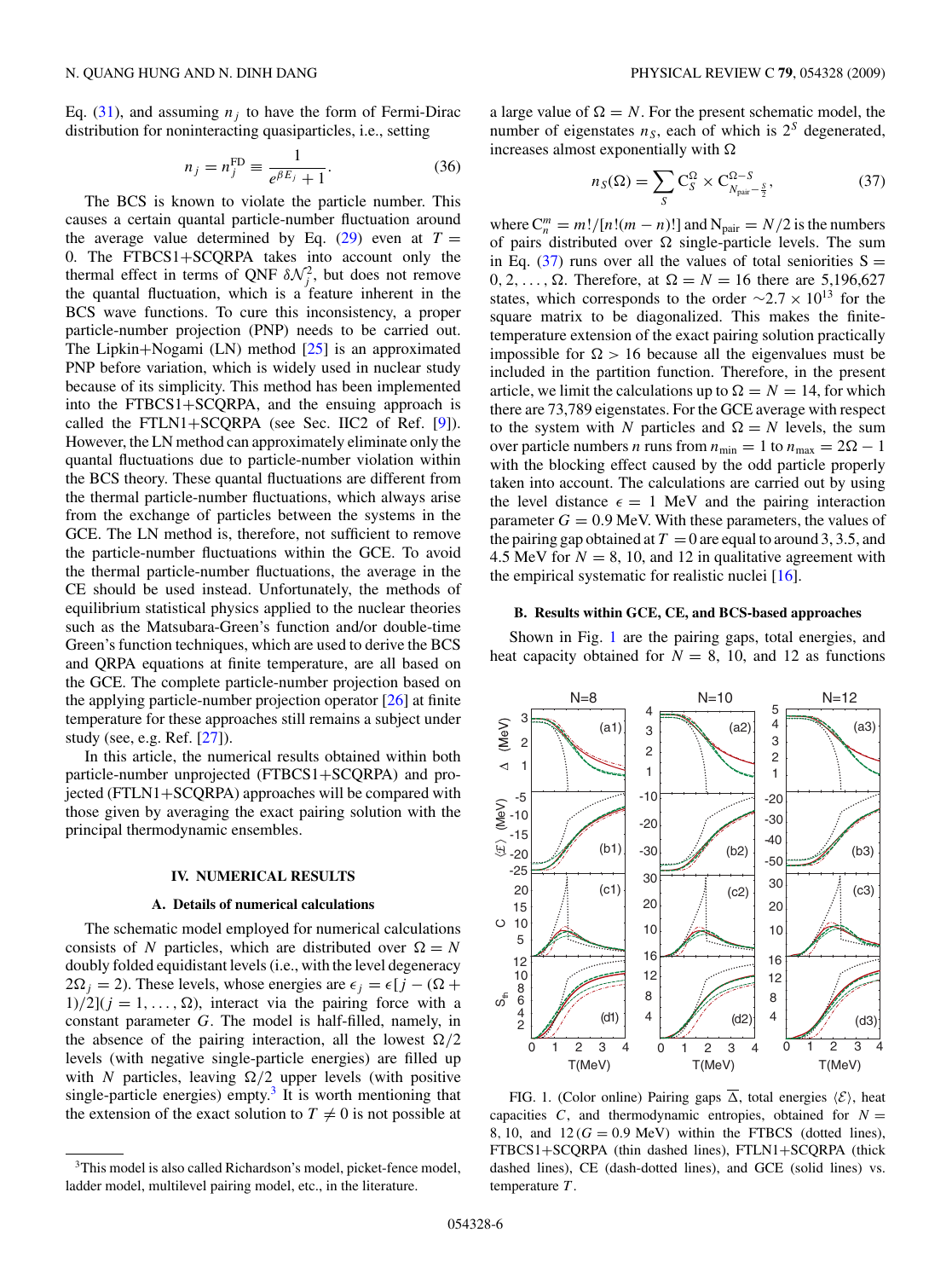<span id="page-6-0"></span>of temperature *T* within the FTBCS, FTBCS1+SCQRPA, and FTLN1+SCQRPA, along with the corresponding results obtained by embedding the exact solutions (eigenvalues) of the Hamiltonian [\(1\)](#page-1-0) in the CE and GCE. These latter results using the exact pairing solutions are referred to as CE and GCE results hereafter. For the FTBCS1+SCQRPA and FTLN1+SCQRPA the level-weighted gaps  $\Delta$  [\(33\)](#page-4-0) are plotted in Figs.  $1(a1) - 1(a3)$  $1(a1) - 1(a3)$ .

This figure shows that the GCE results are close to the CE ones for the gaps, obtained from Eq.  $(18)$ , as well as for the total energies, obtained by using Eq. [\(8\)](#page-2-0). Among three systems under consideration, the largest discrepancies between the CE and GCE results are seen in the lightest system  $(N = 8)$ , for which the GCE gap is slightly lower than the CE one, and consequently, the GCE total energy is slightly higher than that obtained within the CE. As *N* increases, the high-*T* values of the GCE and CE gaps become closer and so do the corresponding total energies. Differing from the BCS results (dotted lines), which show a collapse of the gap and a spike in the temperature dependence of the heat capacity at  $T = T_c$ , no singularity occurs in the GCE and CE results. Both GCE and CE gaps decrease monotonously with increasing *T* and remain finite even at  $T \gg 5$  MeV. The FTBCS1+SCQRPA and FTLN1+SCQRPA predictions for the pairing gap are found in qualitative agreement with the GCE and CE results [Figs.  $1(a1)$  $1(a1)$ – $1(a3)$ ]. Because of a different definition of the pairing gap in the exact solutions within the GCE and/or CE, where actually no mean-field gap exists (see Sec. II C1), one cannot expect a more quantitative agreement between the predictions by the FTLN1+SCQRPA and the GCE (CE) results. In this respect, the modified gap  $(24)$  yields a better quantitative agreement with the GCE (CE) results, as will be seen in Sec. [IV D.](#page-7-0) The two BCS-based approaches differ noticeably only at  $T \leq T_c$ , where the FTLN1+SCQRPA gap, due to PNP, practically coincides with the GCE and CE results at  $T < 0.5$ –1 MeV. At  $T > T_c$  the predictions by two approaches start to converge to the same value, which decreases with increasing  $T$ , remaining smaller than the GCE and CE gaps.

For the same reason, at  $T < T_c$ , where the total energy predicted by the FTLN1+SCQRPA agrees very well with the GCE and CE results, the FTBCS1+SCQRPA energy is significantly larger [Figs. [1\(](#page-5-0)b1)[–1\(](#page-5-0)b3)]. At  $T > T_c$ , one finds a remarkable agreement between the energies predicted by the FTBCS1+SCQRPA and FTLN1+SCQRPA and that obtained within the GCE. This seems to be a natural consequence, given the fact that the two BCS-based approaches are derived by using the variational procedure within the GCE. The energies do not suffer either from the difference in the definitions as the pairing gaps do, as has been discussed above. For the heat capacities [Figs.  $1(c1)$  $1(c1)$ – $1(c3)$ ], the spike obtained at  $T = T_c$  within the FTBCS theory is completely smeared out within the GCE, CE as well as the FTBCS1+SCQRPA and FTLN1+SCQRPA, where only a broad bump is seen in a large temperature region between 0 and 3 MeV. At *T <* 1–1*.*2 MeV, the difference between the GCE and CE energies leads to a significant discrepancy between the GCE and CE values for the heat capacity. As the FTBCS1+SCQRPA and FTLN1+SCQRPA heat capacities are close to the GCE values,

this explains the discrepancy reported in Figs.  $4(b)$  and  $4(c)$ of Ref. [\[9\]](#page-9-0) between these results and the predictions obtained within the CE by the quantum Monte Carlo calculations, which use a model Hamiltonian with same monopole pairing interaction. The thermodynamic entropies  $S_{th}$  are shown as functions of *T* in Figs.  $1(d1) - 1(d3)$  $1(d1) - 1(d3)$ . Once again the FTLN1+SCQRPA results for the thermodynamic entropy  $S_{th}$  agree very well with *S*th obtained within the GCE, whereas such good agreement is seen for the FTBCS1-SCQRPA results only at *T <* 1 MeV. The CE thermodynamic entropy is significantly lower than the values obtained in all other approaches under consideration, which are based on averaging within the GCE. Meanwhile, the BCS theory strongly overestimates the thermodynamic entropy at  $T > T_c$ .

#### **C. Results within MCE**

The values of temperature within the MCE as extracted by using Eq. [\(13\)](#page-2-0) are plotted in Fig. 2 along with the CE results against the excitation energy  $\mathcal{E}^*$ . The CE definition of the latter is  $\mathcal{E}_C^* \equiv \langle \mathcal{E}(T) \rangle_C - \langle \mathcal{E}(T=0) \rangle_C$ . For comparison, the results obtained by using the entropy [\(17\)](#page-3-0) are also presented in the top panels [Figs.  $2(a)-2(c)$ ]. They show the values of the eigenstate temperatures  $T_s$ , which scatter widely around the heat bath temperature (i.e., the CE result) [Figs.  $2(a)-2(c)$ ]. Many of these values are even negative. Because the eigenstate temperatures  $T_s$  are related with the spread of the exact eigenfunctions over the "unperturbed" basis states *k* with the weights  $[C_k^{(s)}]^2$ , they need not follow the trend of the heat bath (or canonical) temperature, which depends just on the level density [Eqs. [\(12\)](#page-2-0) and [\(13\)](#page-2-0)]. In fact, with increasing the energy interval  $\Delta E$ , within which the levels are counted,



FIG. 2. (Color online) Temperature extracted from Eq. [\(13\)](#page-2-0) within the MCE (dots) vs. excitation energy  $\mathcal{E}^*$  in comparison with the CE results (dash-dotted line) for  $N = 8$ , 10, and 12. The results in the top panels,  $(a)$ – $(c)$ , are obtained from Eq.  $(17)$ , whereas those in the middle panels,  $(d)$ – $(f)$ , and bottom ones,  $(g)$ – $(i)$ , are calculated from Boltzmann's entropy Eq. [\(12\)](#page-2-0) with two different values of the energy interval  $\Delta E$  in the statistical weight  $\Omega$ .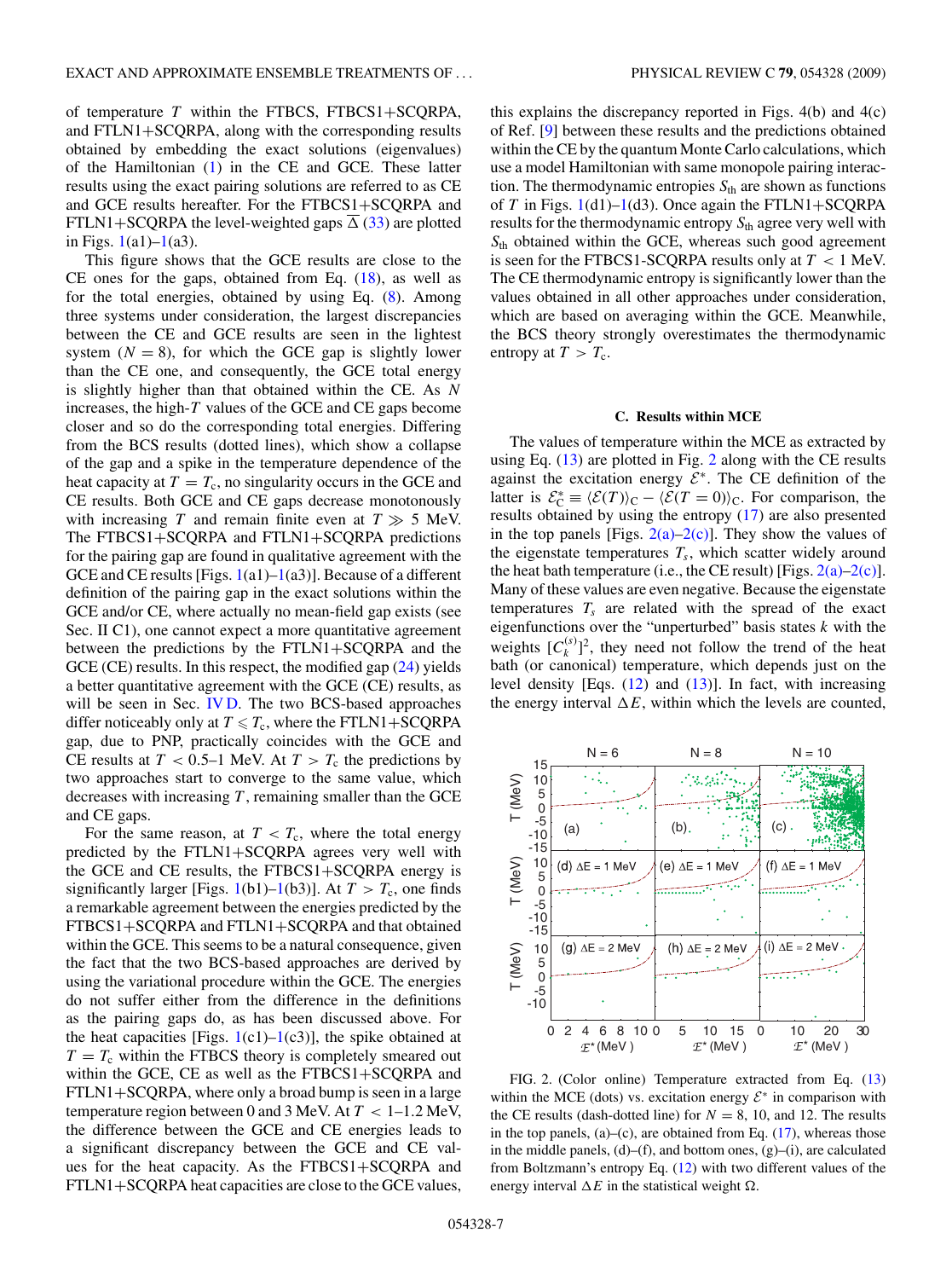<span id="page-7-0"></span>the values of the MCE temperature determined by Eq. [\(13\)](#page-2-0) gradually converge to the CE values [Figs.  $2(a)-2(i)$ ]. This means that, the thermal equilibrium within the MCE for the present isolated pairing model can be reached only at the large *N* and dense spectrum (small level spacing). Moreover, a full thermalization in a system with pure pairing is a subject under question. In Refs. [\[7,28\]](#page-9-0), the thermalization of the system is characterized by the single-particle temperature, which is obtained by fitting the occupation numbers of the individual eigenstates to those given by the Fermi-Dirac distribution. The numerical results in Fig. 12 of Ref. [\[28\]](#page-9-0) show that the temperature extracted from the density of states in  $116$ Sn by using Eq. [\(13\)](#page-2-0) agrees with the single-particle temperature only when all the residual interactions are taken into account. With the pure pairing interaction alone, the single-particle temperature shows a low temperature of the whole system, whereas the MCE temperature  $(13)$  is a hyperbola as a function of the excitation energy with a singularity in the middle of the spectrum, where it turns negative (see also Figs. 53 and 54 of Ref. [\[7\]](#page-9-0)).

The values of the MCE temperature, entropy, and gap obtained by using the Gaussian, Lorentz, and Breit-Wigner distributions from Eq.  $(14)$  are shown in Fig. 3 as functions of excitation energy  $\mathcal{E}^*$ . While the fluctuating behavior of the microcanonical temperature can be smoothed out by increasing the parameter  $\sigma$  in all three distributions, we found that only the Gaussian distribution can simultaneously fit both the temperature and entropy [Figs.  $3(a)$  and  $3(d)$ ]. The Lorentz distribution can fit only the MCE temperature to the CE one, but fails to do so for the entropy [Figs.  $3(b)$  and  $3(e)$ ], whereas the Breit-Wigner distribution can fit the MCE temperature to the CE value only at high excitation energies [Figs.  $3(c)$ ]. A similar result is seen for the pairing gaps as functions of  $\mathcal{E}^*$ , where the Gaussian fit gives the best performance among the



FIG. 3. (Color online) Temperatures [(a)–(c)], entropies [(d)–(f)], and pairing gaps  $[(g)–(i)]$  within the MCE as functions of excitation energy  $\mathcal{E}^*$  for  $N = 8$  ( $G = 0.9$  MeV) obtained by using the Gaussian, Lorentz, and Breit-Wigner distributions from Eq. [\(14\)](#page-2-0) for the level density at different values of the parameter  $\sigma$ . The dash-dotted lines show the CE values.



FIG. 4. (Color online) Pairing gaps extracted from the odd-even mass differences as functions of *T* for  $N = 10$  (a,c) and  $N = 9$  $(b,d)$  ( $\Omega = 10$ ,  $G = 0.9$  MeV). The thin and thick solid lines denote the gaps  $\Delta^{(i)}(\beta, N)$  from Eqs. [\(19\)](#page-3-0) and [\(20\)](#page-3-0), and the modified gaps  $\tilde{\Delta}^{(i)}(\beta, N)$  by using Eq. [\(24\)](#page-3-0), respectively. The dash-dotted lines are the canonical results  $\Delta_C^{(i)}$ . The upper panels (a) and (b) show the three-points gaps  $(i = 3)$ , whereas the the corresponding four-points gaps  $(i = 4)$  are shown in the lower panels  $(c)$  and  $(d)$ .

three distributions [compare Figs.  $3(g)$ ,  $3(h)$ , and  $3(i)$ ].<sup>4</sup> We conclude that the Gaussian distribution should be chosen as the best one for smoothing the level density  $\rho(\mathcal{E})$  in Eq. [\(5\)](#page-1-0) to extract the MCE temperature.

#### **D. Pairing gaps extracted from odd-even mass differences**

We extracted the pairing gaps  $\Delta^{(i)}(\beta, N)$  (*i* = 3 and 4) by using the simple extension of the odd-even mass formula to  $T \neq 0$  in Eq. [\(19\)](#page-3-0) as well as the modified gaps  $\tilde{\Delta}^{(i)}(\beta, N)$ from Eq. [\(24\)](#page-3-0) and the canonical gaps  $\Delta_{\rm C}^{(i)}$  from Eq. [\(18\)](#page-3-0) for several particle numbers up to  $N = 12$ . In these calculations, the blocking effect caused by the unpaired particle in the systems with an odd particle number is properly taken into account in constructing the basis states when diagonalizing the pairing Hamiltonian. The results obtained for  $N = 9$  and  $10 (\Omega = 10)$  are displayed in Fig. 4. First, the values for *S'* are found to be always negative and increase with  $T > 1$  MeV to reach a value of around  $-2$  MeV at  $T = 5$  MeV and vanish at very high  $T$ . By comparing Figs.  $4(a)$  and  $4(b)$ one can see a clear manifestation of the parity effect [\[18\]](#page-9-0), which causes the reduction of the three-point gap in the system with an odd particle number  $(N = 9)$  due to the blocking effect. For lights systems as those considered here, this reduction is rather strong (about 1 MeV at  $T = 0$ ). With

<sup>&</sup>lt;sup>4</sup>The nonvanishing values of *T* and *S* at  $\mathcal{E}^* = 0$  in Figs. 3(a), 3(c), 3(d), 3(f) are the artifacts due to the use of the Gaussian and Breit-Wigner distribution functions (14) to smooth out the discrete level density. These two distributions have nonzero values ∼1*/σ* at  $x = 0$ , where the Lorentz distribution vanishes.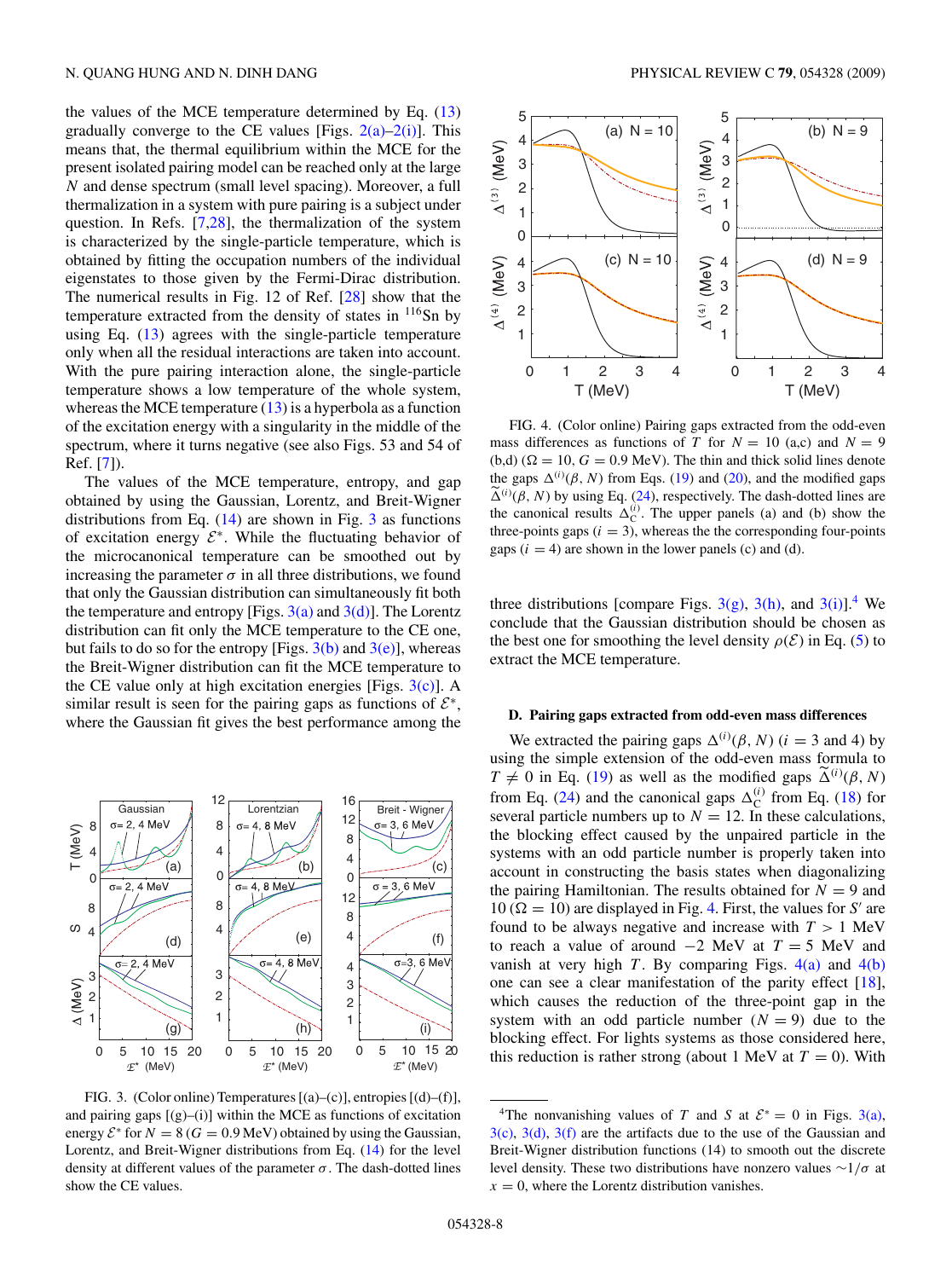<span id="page-8-0"></span>increasing *T* , as the thermodynamics weakens the effect of a single-unpaired particle, the parity effect starts to fade out in such a way that the three-point canonical gap  $\Delta_C^{(3)}(N=9)$ slightly increases with *T* up to  $T \approx 1$  MeV, starting from which it is even slightly larger than  $\Delta_C^{(4)}(N = 9)$ . This feature is found in qualitative agreement with the results obtained in Fig. 25 of Ref. [\[18\]](#page-9-0) for ultrasmall metallic grains. It is also seen in Fig. [4](#page-7-0) that the naive extension of the odd-even mass formula to  $T \neq 0$ , resulting in the gap  $\Delta^{(i)}(\beta, N)$  (thin solid lines), fails to match the temperature-dependence of the canonical gap  $\Delta_C^{(i)}$  (dash-dotted lines). The former even increases with *T* at *T <* 1 MeV, whereas it drastically drops at *T >* 1–1*.*5 MeV, resulting in a very depleted tail at *T >* 2 MeV as compared to the canonical gap  $\Delta_C^{(i)}$ . Moreover, the three-point gap  $\Delta^{(3)}(\beta, N = 9)$  even turns negative at *T* > 2*.*4 MeV, suggesting that such simple extension of the oddeven mass difference to finite  $T$  is invalid. At the same time, the modified gap  $\tilde{\Delta}^{(i)}(\beta, N)$  (thick solid line) determined by using Eq.  $(24)$  is found in much better agreement with the canonical one. At  $T < 1.5$  MeV, the three point-gap  $\tilde{\Delta}^{(3)}(\beta, N)$ is almost the same as the canonical gap. At higher *T* , it becomes larger (smaller) than the canonical value for the system with an even (odd) *N*; however, the systematic of the results of our calculations up to  $N = 12$  shows that this discrepancy decreases with increasing the particle number. The source of the discrepancy resides in the assumption of the odd-even mass formula that the gap obtained as the energy difference between the systems with  $N + 1$  and  $N$  particles is the same as that obtained from the energy difference between systems with *N* and  $N - 1$  particles. This assumption does not hold for small *N* (cf. Ref. [\[29\]](#page-9-0)). The average in the four-point gap nearly eliminates this difference. As a result, the modified four-point gaps  $\tilde{\Delta}^{(4)}(\beta, N)$  practically coincide with the canonical gaps. A natural consequence of the average in the definition of the four-point gap  $(20)$  is that the gaps obtained in the systems with *N* and *N* − 1 particles are now nearly the same. The pairing gaps predicted by a number of alternative theories [\[3–6,8\]](#page-9-0), including those discussed in the present work, are in closer agreement to the GCE and CE gaps rather than to the gap  $\Delta(\beta, N)$  from Eq. [\(19\)](#page-3-0). Therefore, the comparison in Fig. [4](#page-7-0) suggests that formula  $(24)$  is a much better candidate for the experimental gap at  $T \neq 0$  rather than the simple odd-even mass difference [\(19\)](#page-3-0).

# **V. CONCLUSIONS**

In the present work, a systematic comparison is conducted for pairing properties of finite systems at finite temperature as predicted by the exact solutions of the pairing problem embedded in three principal statistical ensembles, as well as by the recently developed FTBCS1 (FTLN1)+SCQRPA. The analysis of numerical results obtained within the doubly folded equidistant multilevel model for the pairing gap, total energy,

heat capacity, entropies, and MCE temperature allows us to draw the following conclusions.

- (i) The sharp SN phase transition is indeed smoothed out in exact calculations within all three principal ensembles. The results obtained within the GCE and CE are very close to each other even for systems with small number of particles. As for the MCE, although it can also be used to study the pairing properties of isolated systems at high-excitation energies, there is a certain ambiguity in the temperature extracted from the level density due to the discreteness of a small-size system. This ambiguity, therefore, depends on the shape and parameter of the distribution employed to smooth the discrete level density. We found that, in this respect, the normal (Gaussian) distribution gives the best fit for both of the temperature and entropy to the canonical values. The wide fluctuations of the MCE temperature obtained here also indicate that the thermal equilibrium within thermally isolated purepairing systems might not be reached. On the other hand, it opens an interesting perspective of studying the behavior of phase transitions in finite systems within microcanonical thermodynamics [\[30\]](#page-9-0) by using the exact solutions of pairing problem.
- (ii) The predictions by the FTBCS1+SCQRPA and FTLN1+SCQRPA are found in reasonable agreement with the results obtained by using the exact solutions embedded in the GCE and CE. The best agreement is seen between the FTLN1+SCQRPA and the GCE results. Once again, this is a robust confirmation that quasiparticle-number fluctuation, included in these approximations, is indeed the microscopic origin of the strong thermal fluctuations that smooth out the sharp SN phase transition in finite systems.
- (iii) We suggest a novel formula to extract the pairing gap at finite temperature from the difference of total energies of even and odd systems where the contribution of uncorrelated single-particle motion is subtracted. The new formula predicts a pairing gap in much better agreement with the canonical gap than the simple finitetemperature extension of the odd-even mass formula.

# **ACKNOWLEDGMENTS**

Discussions with Peter Schuck (Orsay) are gratefully acknowledges. One of us (N.Q.H.) also thanks S. Frauendorf (Notre Dame) and V. Zelevinsky (East Lansing) for discussions and hospitality during his visit at the University of Notre Dame and Cyclotron Institute of the Michigan State University, where a part of this work was presented. N.Q.H. is a RIKEN Asian Program Associate. The numerical calculations were carried out using the FORTRAN IMSL Library by Visual Numerics on the RIKEN Super Combined Cluster (RSCC) system.

[1] J. Bardeen, L. Cooper, and Schrieffer, Phys. Rev. **108**, 1175 (1957).

<sup>[2]</sup> N. N. Bogoliubov and S. V. Tyablikov, Sov. Phys. Dokl. **4**, 589 (1959) [Dokl. Akad. Nauk SSSR **126**, 53 (1959)]; D. N.